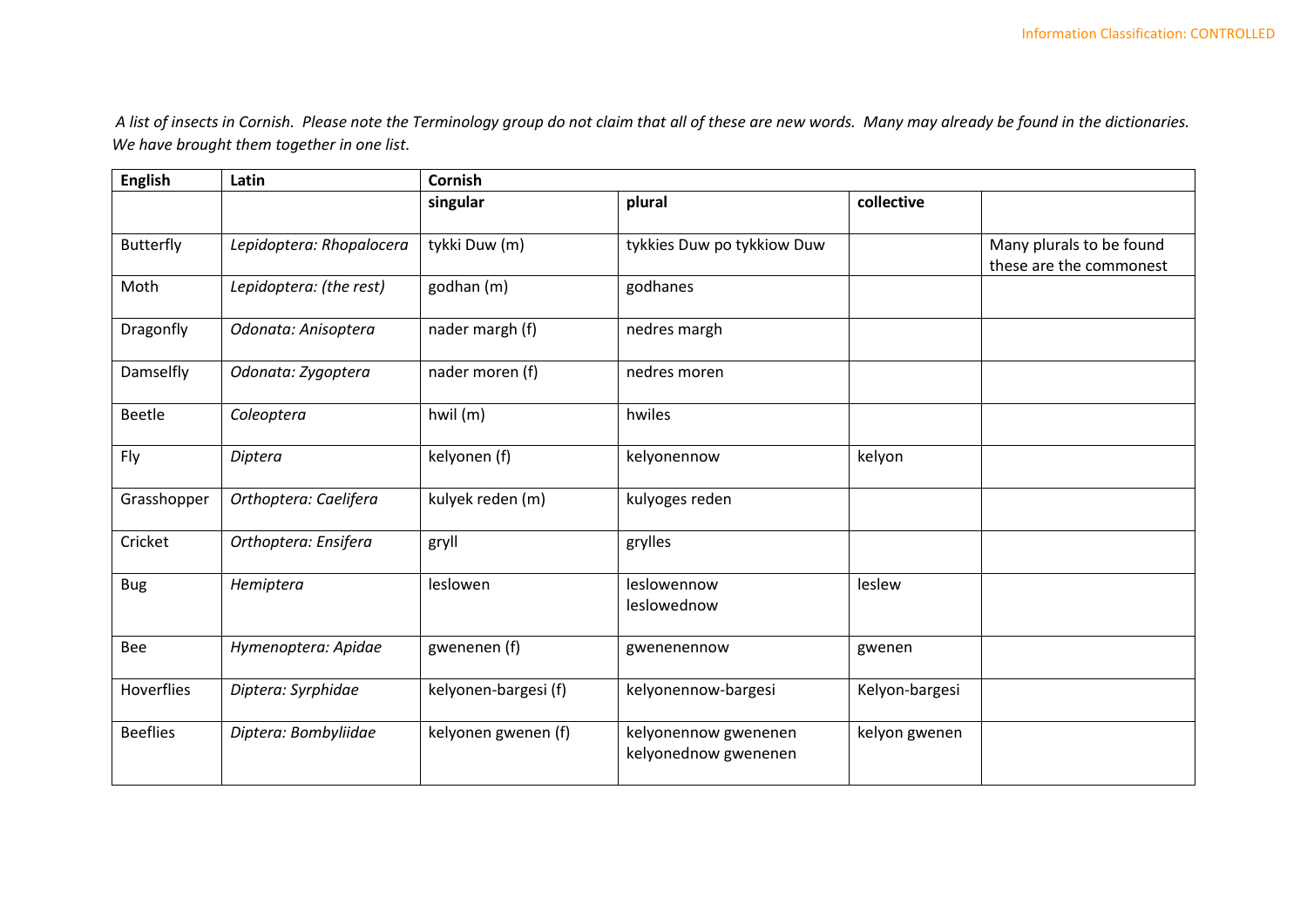| Weevil             | Coleoptera: Curculionidae | gwedhan (m)           | gwedhanes               |              | This has been sent to |
|--------------------|---------------------------|-----------------------|-------------------------|--------------|-----------------------|
|                    |                           |                       |                         |              | Research              |
| Longhorn           | Coleoptera:               | hwil hirgorn (m)      | hwiles hirgorn          |              |                       |
|                    | Cerambycidae              |                       |                         |              |                       |
| Jewel beetle       | Coleoptera: Buprestidae   | hwil gemm (m)         | hwiles gemm             |              |                       |
| Death's-head       | Acherontia atropos        | godhan klopen (m)     | godhanes klopen         |              |                       |
| Hawk Moth          |                           |                       |                         |              |                       |
| Cockchafer         | Melolontha                | hwil-knias (m)        | hwiles-knias            |              |                       |
| (May bug)          |                           |                       |                         |              |                       |
| <b>Bumble bee</b>  | <b>Bombus</b>             | gwenenen-sia (f)      | gwenennow-sia           | gwenen-sia   |                       |
| Large White        | Pieris brassicae          | gwynnek bras (m)      | gwynogyon bras          |              |                       |
| butterfly          |                           | gwydnek bras          |                         |              |                       |
|                    |                           |                       |                         |              |                       |
| <b>Small White</b> | Pieris rapae              | gwynnek byghan (m)    | gwynogyon byghan        |              |                       |
| butterfly          |                           | gwydnek bian          |                         |              |                       |
|                    |                           |                       |                         |              |                       |
| Small copper       | Lycaena phlaeas           | kobrek byghan (m)     | kobrogyon byghan        |              |                       |
| butterfly          |                           | kobrek bian           |                         |              |                       |
|                    |                           |                       |                         |              |                       |
| Narrow             | Hemaris tityus            | hokyer gwenenen amal  | hokyoryon gwenenen amal |              |                       |
| bordered           |                           | ynn(m)                | ynn                     |              |                       |
| bee                |                           | hokyer gwenenen amal  |                         |              |                       |
| hawkmoth           |                           | ydn                   |                         |              |                       |
|                    |                           |                       |                         |              |                       |
| Puss moth          | Cerura vinula             | godhan kathik (m)     | godhanes kathik         |              |                       |
|                    |                           |                       |                         |              |                       |
| Old World          | Papilio machaon           | gwenelek bys koth (m) | gwenelogyon bys koth    |              |                       |
| Swallowtail        |                           | gwenelek bes koth     |                         |              |                       |
|                    |                           |                       |                         |              |                       |
| Wood wasp          | Siricidae                 | kelyonen prenn (f)    | kelyonennow prenn       | kelyon prenn |                       |
|                    |                           | kelyonen predn        |                         |              |                       |